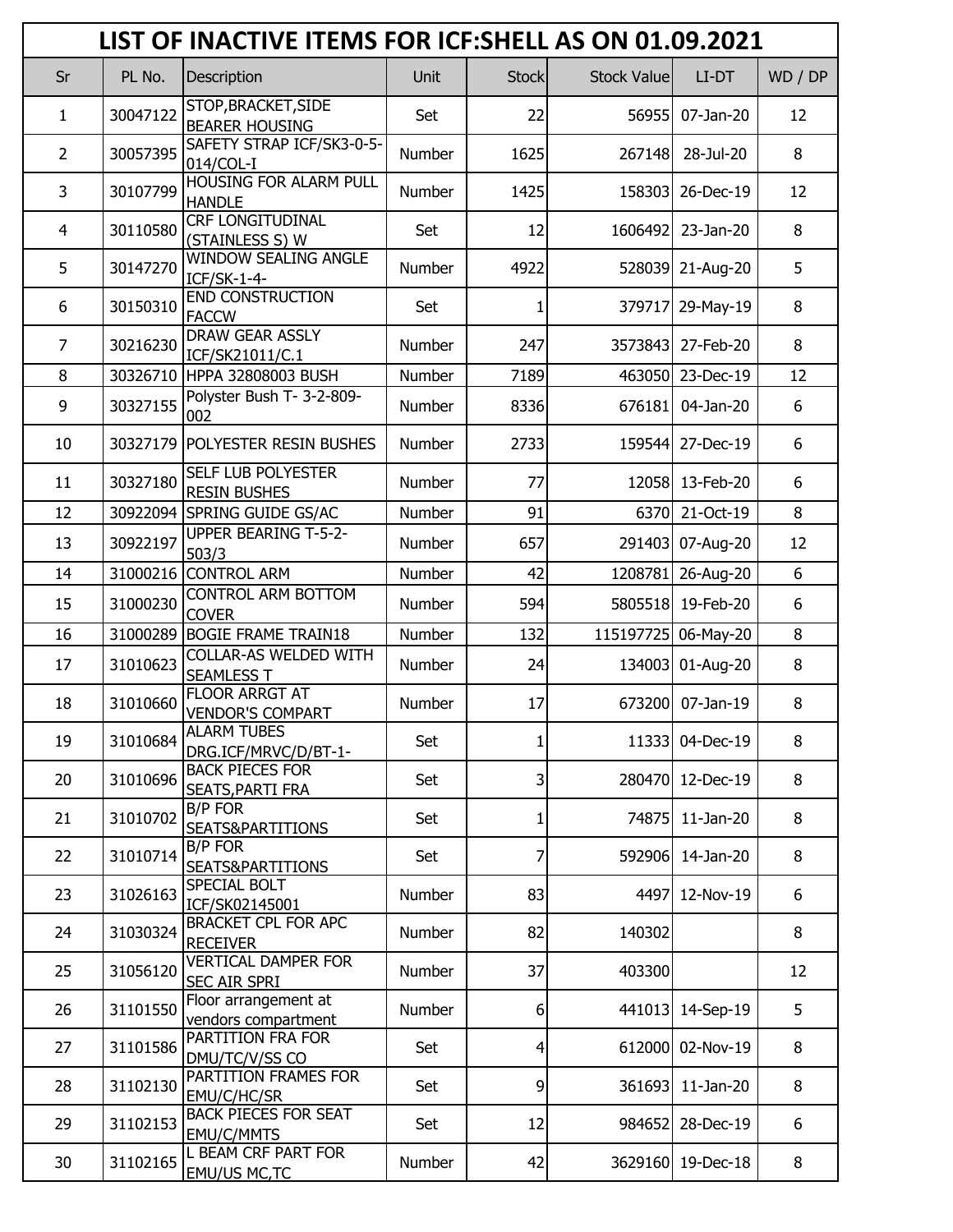| 31 | 31102189 | PARTITION & B.S ITEMS<br>EMU/US/MC                         | Set    | 16                      | 3777358 | 13-Dec-18         | 8              |
|----|----------|------------------------------------------------------------|--------|-------------------------|---------|-------------------|----------------|
| 32 | 31102207 | PFRAMES & BODY SHELL<br>MEMU TC U/S                        | Set    | 10                      | 1593000 | 26-Feb-20         | 8              |
| 33 | 31102220 | PFRAMES&BODY SHELL<br>MEMU DMC U/S                         | Set    | 2                       | 439998  | 07-Feb-20         | 8              |
| 34 | 31110216 | ONE COACH SET OF END<br><b>PART</b>                        | Set    | 3                       | 1461313 | 28-Nov-19         | 8              |
| 35 | 31110290 | END PART FOR DMU/TC SS<br><b>COACHES</b>                   | Number | 31                      | 5535837 | 13-Oct-18         | 5              |
| 36 | 31110885 | <b>MODULE FRAME CPL FOR</b>                                | Set    | 5                       | 208158  | 06-Dec-19         | 8              |
| 37 | 31110939 | ICF/MRVC/D/HC/BT<br><b>END PRAT FOR SS TRAILER</b>         | Set    | 6                       | 2188254 | 09-Jan-20         | 8              |
| 38 | 31111180 | D- COACH<br>L BEAM STIFF ASSLY                             | Set    | 12                      | 253200  |                   | 8              |
| 39 | 31111312 | <b>EMU/US MC,TC</b><br><b>CENTRE SILL CHL &amp; FLANGE</b> | Set    | 24                      | 912552  |                   | 5              |
| 40 | 31130252 | <b>ANGLE</b><br>ONE C/S OF CRF TROUGH                      | Set    | 10                      |         | 1632455 09-Dec-19 | 5              |
| 41 | 31130331 | FLOOR MRVC<br><b>TROUGH FLOOR SHEET</b>                    | Set    | 24                      | 3811176 | 28-Nov-18         | 5              |
| 42 | 31140520 | <b>PART</b><br>ONE C/S SS SIDE WALL                        | Set    | 1                       | 2367253 | 02-Jan-20         | 5              |
| 43 |          | AND ROOF MR<br>31140660 PAIL LAMP BRACKET                  | Number | 122                     | 25518   | 07-Feb-20         | 5              |
| 44 | 31140786 | Frame work andCarline for                                  | Set    | 10                      | 3997990 |                   | 6              |
| 45 | 31154347 | <b>ACEMUD</b><br>ONE C/S SS END WALL FOR                   | Set    | 1                       | 190105  | 14-Jan-20         | 8              |
| 46 | 31154359 | 3PH<br>ONE C/S SS ENDWALL FOR                              | Set    | 5                       | 1010570 | 09-Jan-20         | 8              |
| 47 | 31154529 | 3 PHASE<br>ENDWALL FOR U/S                                 | Number | 3                       | 315135  | 14-Jan-20         | 8              |
| 48 | 31154530 | MEMU/DMC<br><b>ENDWALL FOR U/S</b>                         | Number | 7                       | 1360722 | 24-Feb-20         | 8              |
| 49 | 31154554 | MEMU/TC<br><b>ENDWALL FOR U/S</b>                          | Number | $\overline{\mathsf{3}}$ |         | 315501 16-Jan-20  | 8              |
| 50 | 31160360 | EMU/AC/DMC2<br>SUPPLY OF ELECT                             | Set    | 11                      | 504739  | 08-Jul-20         | $\overline{2}$ |
| 51 | 31160505 | <b>CONDUITS M, M2</b><br>ROOF ASSEMBLY                     | Number | 1                       | 758790  | 07-Feb-20         | 5              |
| 52 | 31167640 | 3PH/AC/EMU/D<br>ONE COACH SET OF ROOF                      | Set    | 2                       | 1169906 | 31-Aug-20         | 8              |
| 53 | 31167652 | ASSY.<br>ONE C/S OF ROOF SHEET                             | Set    | 3                       | 2835000 | 28-Oct-19         | 8              |
|    |          | <b>ASSY MRVC</b><br>FOOT STEP ASSEMBLY FOR                 |        |                         |         |                   |                |
| 54 | 31247155 | <b>ENGINE ROOM</b>                                         | Number | 25                      | 67500   | 18-Sep-19         | 8              |
| 55 | 31247209 | DRIVERS CAB FOOT STEP<br>MEMU/US                           | Set    | 12                      | 64980   | 30-Jan-20         | 8              |
| 56 | 31260238 | <b>S&amp;I CATTLE GUARD FOR</b><br>MEMU/DMC/US             | Set    | 28                      | 983500  | 27-Feb-20         | 8              |
| 57 | 31320727 | SAFETY CHAIN COMP PALM<br><b>PULL ROD</b>                  | Number | 1                       | 135     | 08-Jul-19         | 6              |
| 58 | 31321495 | PIN ELECTROPLATED<br>TO.DRG.NO.                            | Number | 1898                    | 106942  | 04-Jan-20         | 6              |
| 59 | 31580750 | S & I OF ENGINE ROOM<br>SLIDING DOO                        | Number | 2                       | 67568   | 10-Oct-19         | 8              |
| 60 |          | 33500022 BALL JOINT ROLL LINK C53                          | Number | 1                       | 5057    | 10-Aug-20         | 5              |
| 61 | 33500435 | SLEEVE TO DRG NO-<br>AAA0318200100                         | Number | 1                       | 137     | 22-Feb-16         | 8              |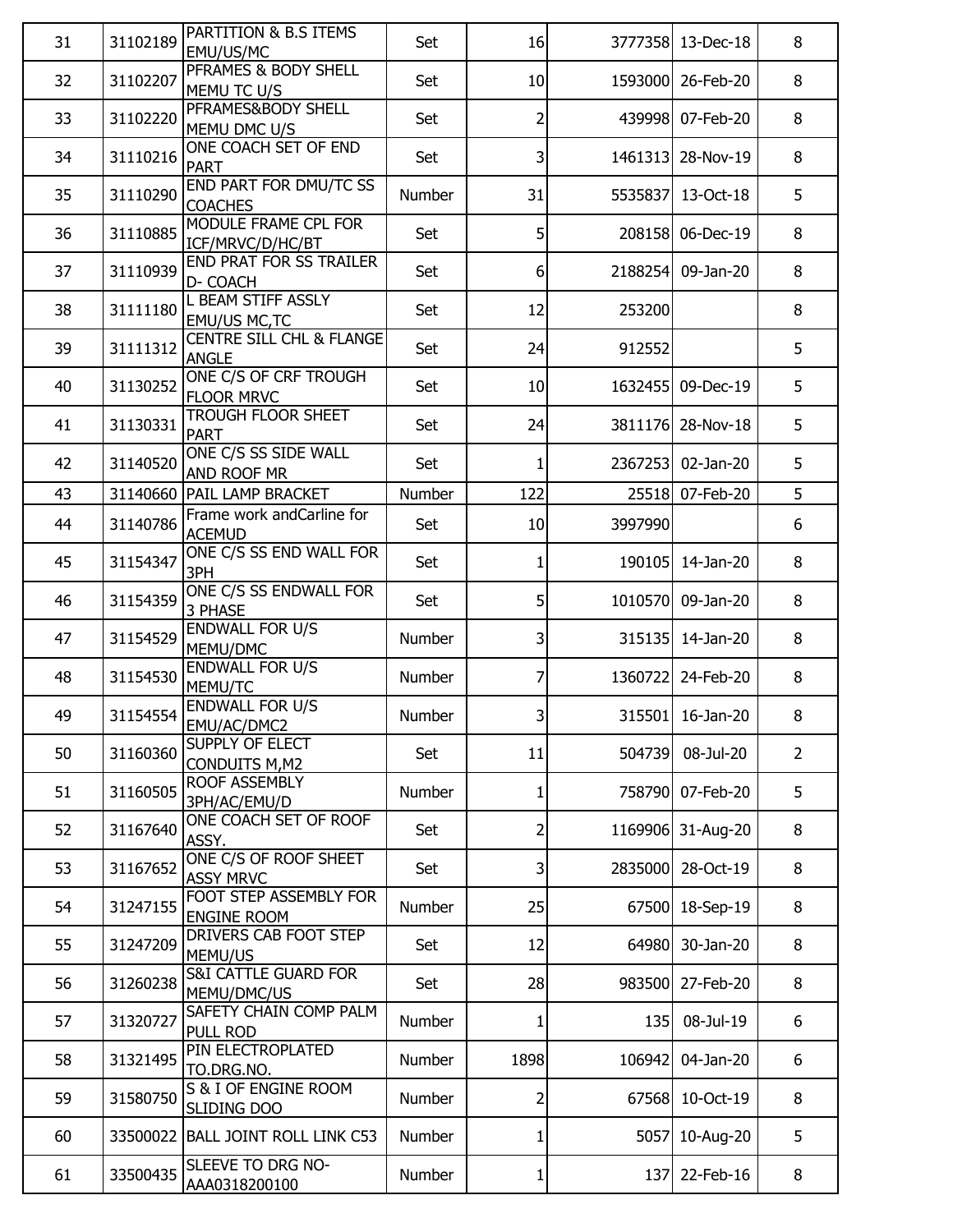| 62 | 33500484 | UNF PIN FOR PRIMARY<br>VERTICAL AAA01029       | Number        | 2            | 265        | 06-Sep-18         | $\overline{2}$ |
|----|----------|------------------------------------------------|---------------|--------------|------------|-------------------|----------------|
| 63 |          | 33500540 BUSH DRG.AAA0505300100                | <b>Number</b> | 1471         | 223263     | 17-Mar-20         | 5              |
| 64 |          | 33510349 BRACKET COMPLETE                      | Number        |              |            | 1278 22-Nov-19    | 5              |
| 65 |          | 33564474 OIL PAN COMPLETE                      | Number        | $\mathbf{1}$ | 133296     |                   | 8              |
| 66 |          | 33570292 UNF CONTROL ARM UPPER                 | <b>Number</b> | 70           | 471699     |                   | 5              |
| 67 |          | 33570796 UNF METAL STOP (LH)                   | Number        | 1            | 357        | 05-Apr-16         | 5              |
| 68 | 33570826 | <b>METAL STOP (RH)</b><br>DRG.AAA0404          | Number        | 3504         |            | 1213274 08-May-20 | 5              |
| 69 | 33580844 | <b>BRAC FOR ANC LIN-</b><br><b>LWGSCWAC</b>    | Number        | 26           | 55198      | 14-Feb-20         | 8              |
| 70 | 33591740 | <b>SCN FRAME WORK</b><br><b>COMPLETE</b>       | Number        | 1            | 52812      | 15-Oct-15         | 5              |
| 71 | 33660566 | S& I OF LIGHT WEIGHT<br><b>BODY FILLER</b>     | Kilograms     | 4            | 1698       |                   | $\overline{4}$ |
| 72 | 33680980 | UNF ANGLE FOR LHB<br><b>COACHES TO LHB</b>     | Number        | 1            | 262        | 12-Oct-17         | 5              |
| 73 | 33993348 | <b>BOGIE BOLSTER</b><br>(MACHINED)             | Number        | 2            | 157127     | 05-Feb-20         | 8              |
| 74 | 40304206 | WIRE COP SUPER ENAMEL<br>21 SWG BS3            | Kilograms     | 1            | 691        | 08-Jul-20         | $\overline{2}$ |
| 75 | 40304358 | WIRECOPSUPERENAMEL20S<br><b>WG IS449-6</b>     | Kilograms     | 88.44        | 43225      | 20-Feb-20         | $\overline{2}$ |
| 76 | 42031928 | LAMP HOLDER BIPIN SPL<br><b>LOADED IS</b>      | Number        | 458          | 1786       |                   | $\overline{2}$ |
| 77 | 45961591 | CEIL FAN 1200MM SWEEP<br><b>BROWN COLO</b>     | Number        | 2            | 2948       | 11-Feb-20         | $\overline{2}$ |
| 78 | 47350209 | <b>DIRECT ONLINE STARTER</b><br>415V           | Number        | 31           | 107282     |                   | 51             |
| 79 | 62302139 | <b>BLACKTUBE 32 MM DIA</b><br><b>NOMI BORE</b> | Metre         | 114.92       |            | 14703 13-Feb-20   | 8              |
| 80 | 62331784 | SEAMLESS TUBES OD<br>165.1X 4.47 L6            | Metre         | 299.487      |            | 278750 17-Sep-19  | 8              |
| 81 | 62331840 | UNF HOT-FIN- SEAMLESS<br><b>TUBE174OD/12MM</b> | Metre         | 285.92       |            | 1152829 12-Aug-20 | 8              |
| 82 | 70037073 | PLAINGRIND WHEEL ROS<br>D450X63X254            | <b>Number</b> | 4            | 22796      |                   | 1              |
| 83 | 70047005 | PLAINGRIND WHEEL ROB<br>D400X80X127            | <b>Number</b> | 7            | 53200      | 07-Dec-19         | $\mathbf{1}$   |
| 84 | 71010543 | <b>BRUSH PAINT VARNISH 4/D</b><br>L89TH50      | Number        | 120          | 22099      | 15-Oct-19         | $\overline{4}$ |
| 85 | 72017685 | <b>BAND SAW BLADE</b><br>6.4WX0.9TX1.8PIT      | Metre         | 1            | <b>280</b> | 18-Feb-20         | $\mathbf{1}$   |
| 86 | 72017867 | SHEAR BLADE SET<br>18X75X1050                  | Set           | 1            |            | 92500 22-Aug-19   | $\mathbf{1}$   |
| 87 | 72047770 | PARTING OFF INSERTWIDIA<br>4MM                 | Number        | 1            | 143        | 17-Feb-20         | $\mathbf{1}$   |
| 88 | 72047811 | <b>DRILLINGINSERT WCMX 08</b><br>04 12 R53     | Number        | 190          | 43105      | 06-Jul-19         | $\mathbf{1}$   |
| 89 | 72060657 | UNF COUNTERSINK CUTTER<br>3"X90                | Number        | 4            | 45996      |                   | $\mathbf{1}$   |
| 90 | 72070705 | UNF SCHNORR SPRING<br>60X25.5X2.5X4.4          | Number        | 350          | 12250      |                   | 1              |
| 91 | 72130052 | UNF TOOL HOLDER MVJBL<br>2525 M-16             | Number        | 2            | 5060       | 12-Oct-19         | $\mathbf{1}$   |
| 92 | 72131470 | <b>CURVED END GRIP HOLDER</b><br>OF BODY S     | Set           | 60           | 80470      |                   | $\mathbf{1}$   |
| 93 | 72181606 | <b>CUTTER SHELL END MILL</b><br>HSSDIA125N     | Number        | 3            | 27180      |                   | $\mathbf{1}$   |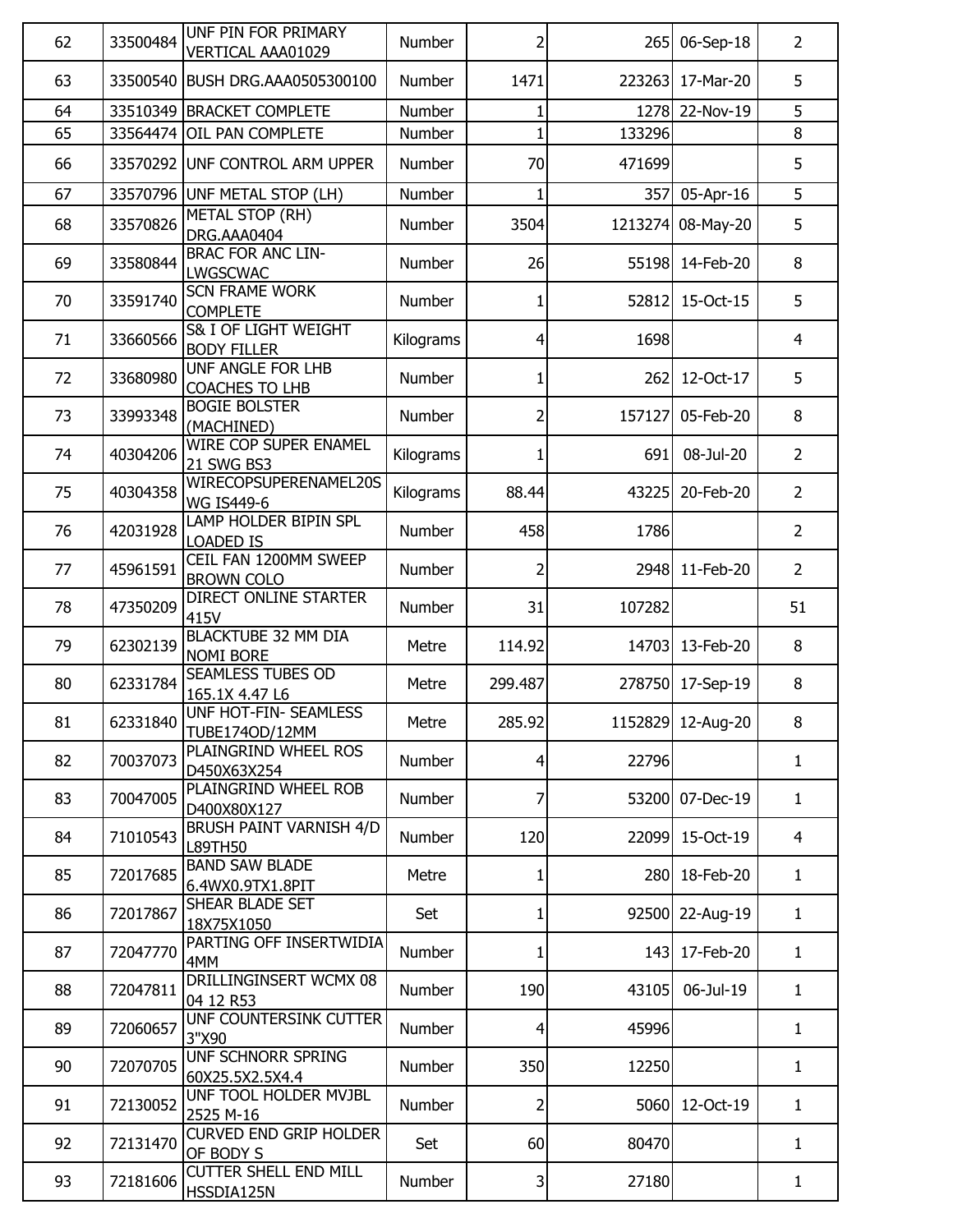| 94  | 72208156 | DRILL TWIST HSS MT 13.0<br><b>MM IS 51</b>     | <b>Number</b> | 3        | 1345   | 28-Feb-20      | $\mathbf{1}$   |
|-----|----------|------------------------------------------------|---------------|----------|--------|----------------|----------------|
| 95  | 72208491 | DRILL TWIST HSS MT 21.5<br><b>MM IS 51</b>     | Number        | 4        | 2640   |                | $\mathbf{1}$   |
| 96  | 72208533 | DRILL TWIST HSS MT 22.5<br><b>MM IS 51</b>     | <b>Number</b> | 1        | 730    | 27-Jan-20      | $\mathbf{1}$   |
| 97  | 72214089 | UNF LONG LIFE CONTACT<br>TIP CU.1.2MM          | <b>Number</b> | 1        | 50     | 17-Feb-20      | $\mathbf{1}$   |
| 98  | 72215410 | <b>OLD INSERT</b><br>NNUX220820GC415.ORTK1     | Number        | 100      | 64334  |                | $\mathbf{1}$   |
| 99  | 72217297 | DRILL TWIST MORSE TAPER<br><b>SHANK</b>        | Number        | 6        | 56154  | 12-Oct-19      | $\mathbf{1}$   |
| 100 | 72383239 | HANDLES WOODEN 750MM-<br>SSI                   | Number        | 1        | 207    | 17-Feb-20      | $\mathbf{1}$   |
| 101 | 72900970 | <b>UNF GAS DIFFUSER</b><br>(ORIFICE) FOR YT 40 | Number        | 25       | 750    | 19-Aug-20      | $\mathbf{1}$   |
| 102 | 72901159 | UNF SCHNORR SPRING<br>100/51X4X7MM             | Number        | 199      | 25714  |                | $\mathbf{1}$   |
| 103 | 73034551 | BOLTS MS HEX HD M20X75<br>G IS1363/            | Kilograms     | 3382.636 | 225241 | 13-Mar-20      | $\overline{2}$ |
| 104 | 73040680 | <b>HEX HD BOLT M8X60</b><br>IS:1364(P1)83      | Number        | 6164     | 22521  | 16-Dec-19      | $\overline{2}$ |
| 105 | 73090141 | HEX.HD BOLT M42 X 260 -<br>8.8                 | Set           | 91       | 108358 |                | $\overline{2}$ |
| 106 | 73100122 | HEX NUT M6 - GALVD TO<br>IS:1363/PART-3        | Kilograms     | 1        | 79     | 17-Feb-20      | $\overline{2}$ |
| 107 | 73111259 | HEX NUT DOUBLE<br><b>CHAMFERRED M-5</b>        | Kilograms     | 17       | 3366   | 08-Aug-20      | $\overline{2}$ |
| 108 |          | 73130758 NUT HEX LOCK M16X1.5                  | Kilograms     | 50       | 4713   | 20-Dec-17      | $\overline{2}$ |
| 109 | 73323755 | PIN SPLIT COTTER MS<br>8X63MM IS 54            | Number        | 20792    | 59359  | 07-Mar-20      | $\overline{2}$ |
| 110 |          | 73323895 SPLIT PIN SIZE 8 X 100                | Number        | 1301     | 5125   | 28-Oct-19      | $\overline{2}$ |
| 111 | 73511950 | UNF HEX HEAD SCREW<br>M16X50 - 8.8             | Number        | 4992     | 81029  | 20-Jan-20      | $\overline{2}$ |
| 112 | 73520184 | <b>SCREW CHEESE HD AM4X12</b><br>G IS 1366     | Kilograms     | 37.58    |        | 2929 13-Feb-20 | $\overline{2}$ |
| 113 | 73522545 | <b>CHEESE HD.SCREW M5X12</b><br>IS:1366-82     | Kilograms     | 0.153    | 15     | 10-Jul-19      | $\overline{2}$ |
| 114 | 73530426 | <b>SCREW CSK FLAT HD</b><br>M5X16 MM IS:1365   | Kilograms     | 72.926   | 8921   | 16-Dec-19      | $\overline{2}$ |
| 115 | 73540304 | SLOT RAISED CSK HEAD<br><b>SCREW M5X16</b>     | Kilograms     | 27.75    | 2841   | 14-Oct-19      | $\overline{2}$ |
| 116 | 73548145 | SLOTTED CSK HEAD SCREW<br><b>SIZE M6 X 20</b>  | Kilograms     | 588.662  | 57144  | 11-Dec-19      | $\overline{2}$ |
| 117 | 73560170 | HEX HD SCREW BL M6X16<br>MM IS:1363            | Kilograms     | 52.776   | 4195   | 30-Sep-19      | $\overline{2}$ |
| 118 | 73560560 | HEX HD SCREW BL M8X20<br>MM G IS:1363          | Kilograms     | 187.594  | 14172  | 28-Oct-19      | $\overline{2}$ |
| 119 | 73560844 | M10X20 - 4.6 Hex Hd Screw<br>IS:1363           | Kilograms     | 116.738  | 9601   | 10-Oct-19      | $\overline{2}$ |
| 120 | 73561009 | M10 X 40 - 4.6 Hex Hd<br>Screw - IS: 1363      | Kilograms     | 1474.52  | 105647 | 28-Oct-19      | $\overline{2}$ |
| 121 |          | 73561162 HEX HD SCREW BL M12X25                | Kilograms     | 127.82   | 9331   | 10-Oct-19      | $\overline{2}$ |
| 122 | 73561344 | UNF SCREW MS BL HEX HD<br>M12X50 G IS 1        | Kilograms     | 41.528   | 2589   | 28-Oct-19      | $\overline{2}$ |
| 123 |          | 73776890 INTERLOCK WASHER M14                  | Number        | 10346    | 236223 | 23-Jan-20      | $\overline{2}$ |
| 124 |          | 73801010 HEX.NUT IS:1364-M10-8                 | Number        | 18273    | 16927  |                | $\overline{2}$ |
| 125 |          | 73807503 HEX NUT M12                           | Number        | 6        | 19     | 20-Feb-20      | $\overline{2}$ |
|     |          |                                                |               |          |        |                |                |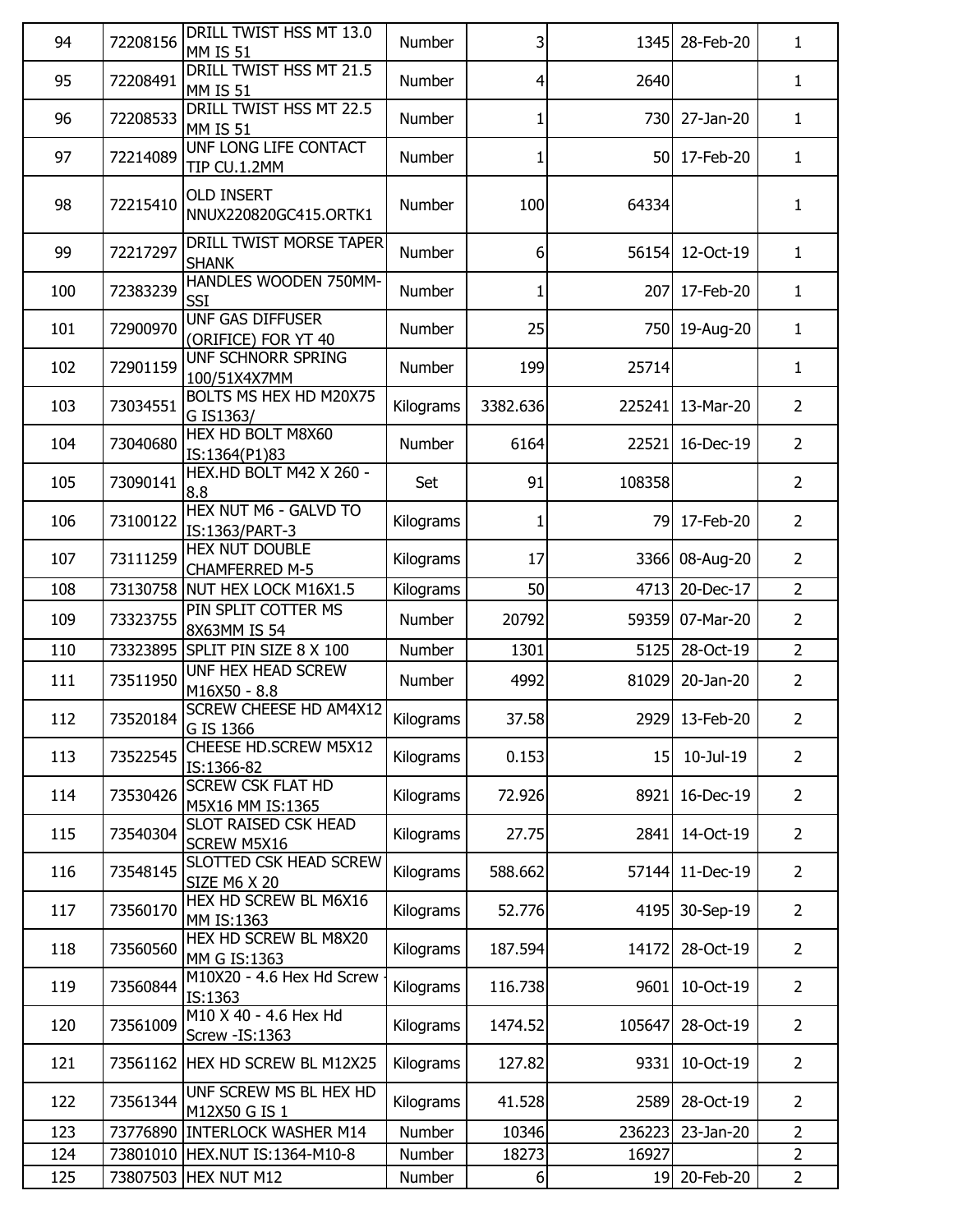| 126 | 73847604 | <b>HEXAGON SOCKET HEAD</b><br>CAP SCREW M4X16                             | <b>Number</b> | 19396   | 18751   |                | $\overline{2}$ |
|-----|----------|---------------------------------------------------------------------------|---------------|---------|---------|----------------|----------------|
| 127 |          | <b>HEX.SOCKET CSK HEAD</b><br>73847860 SCREW - ISO: 10642 -<br>M12X80-8.8 | Number        | 6500    | 188435  |                | $\overline{2}$ |
| 128 | 73851413 | <b>PREVAILING TORQUE M16-8</b>                                            | Number        | 49      | 360     |                | 8              |
| 129 | 73851541 | <b>HEX. THIN NUT</b>                                                      | Kilograms     | 20.237  | 7820    |                | $\overline{2}$ |
| 130 | 73853422 | UNF HEX SOCKET HD CAP<br><b>SCREW M8X25</b>                               | Number        | 2640    | 4620    | 14-Jan-20      | $\overline{2}$ |
| 131 | 73853896 | <b>HEX SOCKET HD CAP</b><br>SCREW M12X60                                  | Number        | 2       | 31      | 29-Oct-18      | $\overline{2}$ |
| 132 | 73853940 | UNF HEX SOCKET SET<br><b>SCREW FLAT M12X25</b>                            | Number        |         |         | 15 12-Mar-20   | $\overline{2}$ |
| 133 | 73854013 | PREVAIL TORQUE HEX NUT<br>M24                                             | Number        | 5904    | 266270  | 23-Jan-20      | $\overline{2}$ |
| 134 | 73854657 | prevailing torque hex nut<br>M10                                          | Number        | 7459    | 507212  | 19-Feb-20      | $\overline{2}$ |
| 135 | 73855625 | WASHER 33 TO IS:6610-<br>1972, GALVANISED                                 | Kilograms     | 743.75  | 46468   |                | $\overline{2}$ |
| 136 |          | SET OF HARDWARES FOR<br>73901490 EMU/US, MEMU/US AND<br><b>TRAIN 18</b>   | Set           | 85      | 2303500 | 20-Feb-20      | $\overline{2}$ |
| 137 | 73991326 | Interlock washer forM12<br>hex.bolt                                       | Number        | 2       | 36      | 14-Nov-19      | $\overline{2}$ |
| 138 | 75018378 | UNF ENDLESS V BELT C-122<br>SET OF 4 BELTS                                | Set           | 283     | 221954  | 27-Sep-19      | 6              |
| 139 | 75326413 | <b>RUBBER INSULATION SIZE</b><br>4X1090                                   | Metre         | 238     | 555119  |                | 8              |
| 140 | 76116049 | OLD GAS SHIELDED SOLID<br>DIA 0.8MM (LH                                   | Kilograms     | 29276   | 9266263 |                | 5              |
| 141 | 76904891 | <b>UNF SPARES KIT FOR</b><br>PLASMA CUTT.MAC-6                            | Set           | 2       | 431952  | 20-Feb-20      | $\mathbf{1}$   |
| 142 | 77175104 | <b>HARD DRYING CLEAR</b><br><b>VARNISH SYN RE</b>                         | Litre         | 5       | 1230    | 29-Jan-20      | $\overline{4}$ |
| 143 | 77296606 | <b>SOLUTION METALPREPA</b>                                                | Litre         | 25      |         | 2908 07-Aug-20 | $\overline{4}$ |
| 144 | 81010515 | <b>ACID HYDROCHLORIC TECH</b><br>IS 265/93                                | Kilograms     | 472     | 5424    | 09-Dec-19      | $\overline{4}$ |
| 145 | 81903376 | ANTI SEIZE COMPOUND<br>FOR TRAIN18                                        | Kilograms     | 785     | 511888  | 09-Mar-20      | $\overline{4}$ |
| 146 | 83907336 | UNF MACHINE OUT OF<br><b>ORDER REPORT FORM</b>                            | Number        | 9950    | 9950    | 25-Sep-19      | $\mathbf{1}$   |
| 147 | 84130192 | <b>RUBBER BASED ADHESIVE</b>                                              | Litre         | 5       | 613     | 20-Feb-20      | $\overline{4}$ |
| 148 | 84137782 | UNF PACKING BOXES OF 9<br>PLY WITH GUNN                                   | Number        | 1250    | 185000  | 29-Feb-20      | $\mathbf{1}$   |
| 149 | 85011356 | <b>SINGLEROWDEEPGROOVEB</b><br><b>ALLBRNG SKF6</b>                        | Number        | 46      | 12017   | 20-Feb-20      | 51             |
| 150 | 85017310 | <b>SINGLEROWDEEPGROOVEB</b><br><b>ALLBRNG SKF</b>                         | Number        | 30      | 60000   |                | 51             |
| 151 | 90120139 | UNF STEEL BILLETS 65 X 65<br><b>MM</b>                                    | Kilograms     | 504.187 | 24996   | 20-Nov-19      | 5              |
| 152 | 90221011 | <b>OLD MS</b><br>CHANEL(ISMC)75X40XSTD.L<br><b>ENGTH</b>                  | Kilograms     | 15790   | 646380  | 13-Jan-20      | 5              |
| 153 | 90221047 | UNF MS CHANNEL MC100<br>SIZE 100X50                                       | Kilograms     | 5700    | 200640  | 25-Feb-20      | 5              |
| 154 | 90330407 | DIA 40MM ROUND<br>EN1.6582:EN10083                                        | Kilograms     | 3330    | 594393  |                | 5              |
| 155 | 90330419 | DIA 40MM ROUNDS                                                           | Kilograms     | 2370    | 376830  |                | 5              |
| 156 | 90333354 | <b>UNF SPRING STEEL ROUND</b><br>43 X 4880 MM                             | Number        | 127     | 521797  | 02-Dec-19      | 5              |